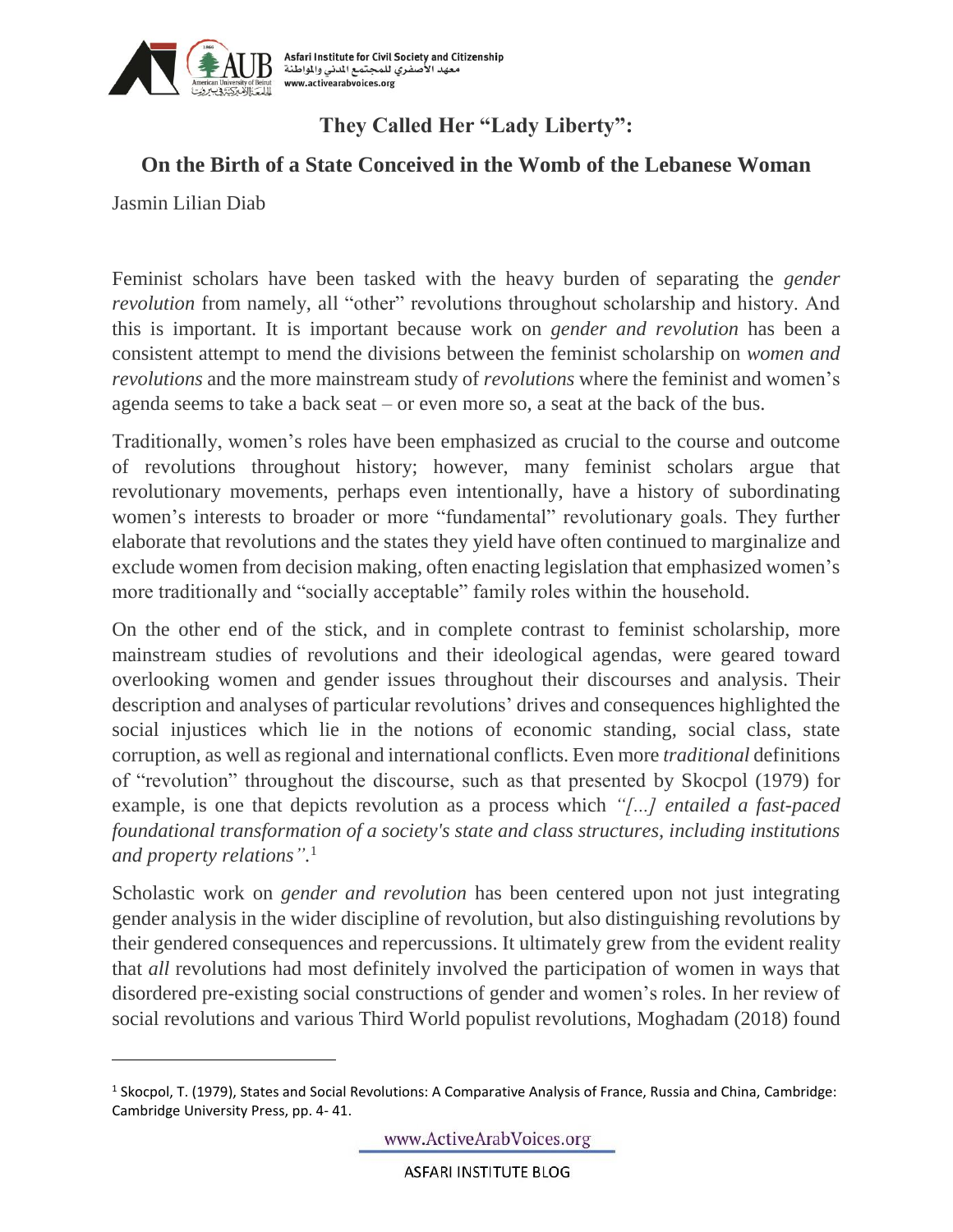

two *types* of revolutions and dissected their implications upon women and the gender rhetoric.

According to her research, one group of revolutions fell into the "women in the family" or patriarchal model of revolution; while the other group of revolutions fell under the women's "emancipation", or "egalitarian model of revolution".<sup>2</sup> This differentiation is pivotal when we aim to understand the roles of women in revolutions, as it is important not to assume that "women" is a homogeneous group. It should be subsequently noted that in each revolution there has been variance in the outcomes it yielded, and continues to yield, upon women. This variance is strongly founded upon notions such as socio-economic standing, race, ethnicity as well as ideological divisions and other demographic considerations among women – especially in the MENA region. Nonetheless, revolutionary discourses and policies pertaining to women, the family and citizenship seem to fall into these two broad categories. So where will Lebanon's fall?

According to Moghadam, the *women's emancipation model* links both women's liberation and rights to the revolution's objectives, modernity, or the aim for social justice, development and overall transformation in a political and social system.<sup>3</sup> It constructs *Woman* as a major component of citizenship. She is to be equipped for economic and political action. She is to be freed from gendered roles, patriarchal constructions and societal expectations for her own liberation and active realization of her complete citizenship. The rhetoric of this model is deeply rooted in *gender equality* rather than in *gender difference*. <sup>4</sup> Historically, a clear example of this is that of the 1917 Bolshevik Revolution in Russia. Although this revolution took place more than a century ago, it remains one of the most *revolutionary* revolutions of all time. Its bold and unparalleled approach to raising the legal status and social positions of women at the time still echoes in Russia to this day. 5

On another note, the *women-in-the-family model* of revolution is one which discounts women from the developments in the definitions and constructions of the revolutionary ideology. Whether in the definition of *independence*, *liberation* and *liberty*, this model tends to maintain the notion of a woman as second-class citizen in complete contrast to the ideology which they promote.<sup>6</sup> This model consequently bases its ideological rhetoric in patriarchal values, false notions of nationalism, as well as more traditional or religious depictions of an "ideal society". It assigns women the conventional roles of wife and

 $\overline{a}$ 

www.ActiveArabVoices.org

**ASFARI INSTITUTE BLOG** 

<sup>&</sup>lt;sup>2</sup> Moghadam, V. M. (2018), Feminism and the Future of Revolutions, Socialism and Democracy, Volume 32, Issue 1, pp. 31-53.

<sup>&</sup>lt;sup>3</sup> Ibid

<sup>4</sup> Ibid

<sup>5</sup> Goldberg Ruthchild, R. (2010), Equality and Revolution, University of Pittsburg Press, p. 147.

<sup>6</sup> Ibid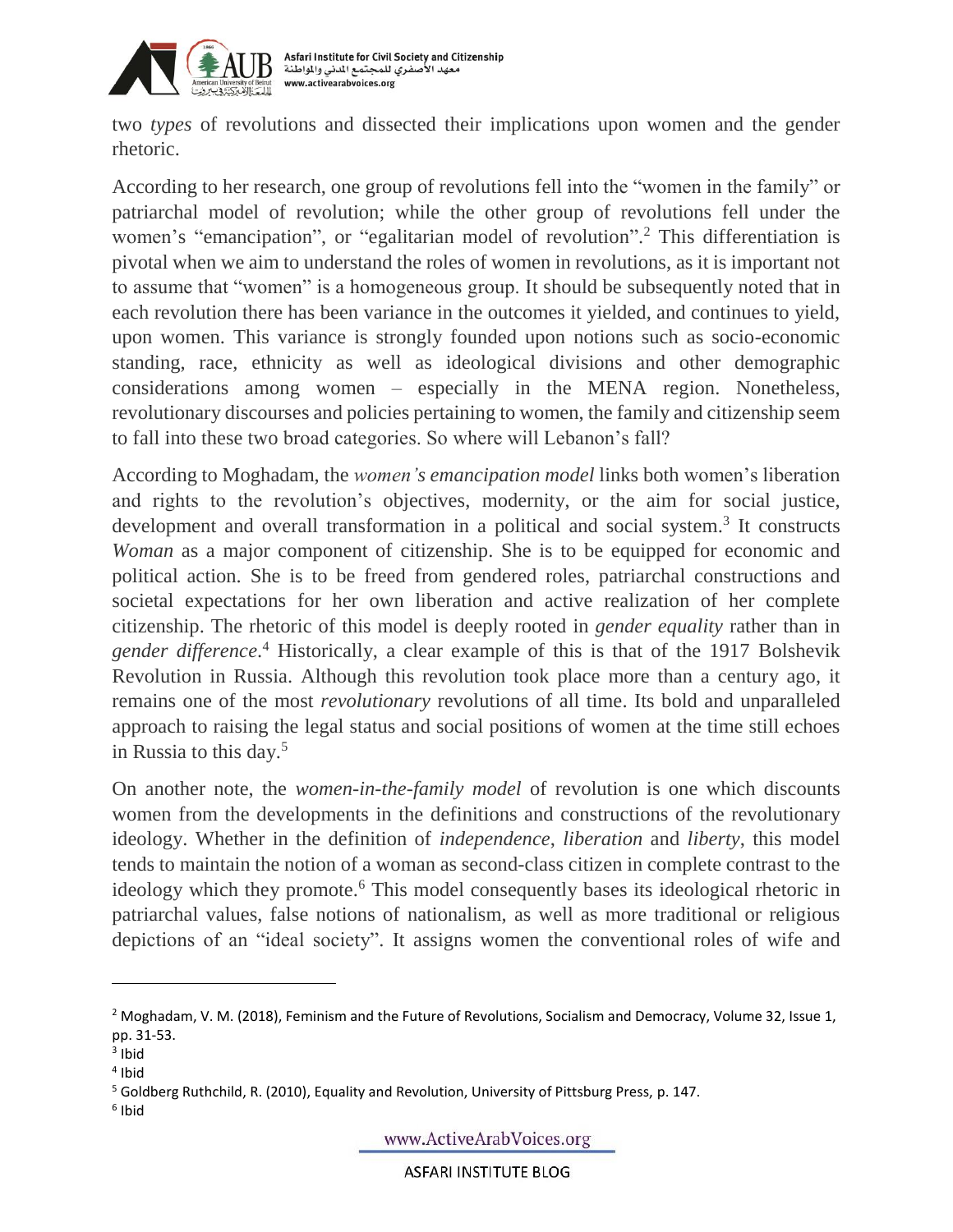

l

mother, and associates women with the family unit, reproduction, *sex*, tradition, culture and religious connotations.

Although historically praised as the main accelerator in the development of republics and democracies, the 1789 French Revolution is also seen as the historical precursor of the patriarchal model. Despite its many progressive features, as well as the fact that several of its central documents, such as the *Declaration of the Rights of Man and of the Citizen*, continued to enthuse movements for abolitionism and universal suffrage in the next century, the French Revolution had an extremely conservative and traditionalist outcome for women. According to Darton (1989), women's primary duty in the Republic was biological reproduction and the socialization of children in the virtues of the republic.<sup>7</sup>

More recently, in twentieth-century across developing countries such Mexico (1910-1920), Algeria (1954-1962) and Iran (1978-1979) revolutions had quite evidently patriarchal outcomes for women. Women were consigned to the *private* domain despite the significant roles women had assumed in the aforementioned revolutionary movements. In cases where the *women-in-the-family* model applies, men assumed power and monopolized the decision-making process, putting legislation in place which codified patriarchal-gender relations, and set the women's movement back centuries. If we are to move a little closer in both time and geography, the Arab Spring revolutions in their *first wave*, put women on the back burner and the patriarchal model triumphed in countries such as Egypt, Libya, and Yemen.<sup>8</sup>

So what determines each type of revolution or democratic transition and its gender outcomes? Simple, the consistency in the upward transition in the roles of women prior, during and after this process. This is where the true importance of women's participation in the 2019 Lebanese Revolution lies. In answering this question, ideology and social structure are equally relevant. Often enough, where "revolutionaries" or the leadership of a transition are steered by a modernizing ideology, where reformist "leftist" parties are prominent, and chiefly where women and their organizations have had a strong presence, the aftermath of the revolution is more probably going to be emancipatory for gendered roles and structures.

In contrast, in the cases where these circumstances are not existing, and particularly where revolutions or political movements have been guided primarily without a strong female presence, *patriarchal* tendencies and ideologies are more likely to find new strength as a result. Despite momentary *distractions* throughout the period of the revolution, as women

 $7$  Darton, R. (1995), Censorship, a Comparative View: France, 1789-East Germany, 1989, Representations No. 49, Special Issue: Identifying Histories: Eastern Europe Before and After 1989, pp. 40-60.

<sup>&</sup>lt;sup>8</sup> Esfandiari, H. & Heideman, K. (2015), The Role and Status of Women after the Arab Uprisings, Strategic Sectors: Culture and Society, pp. 303-306.

www.ActiveArabVoices.org